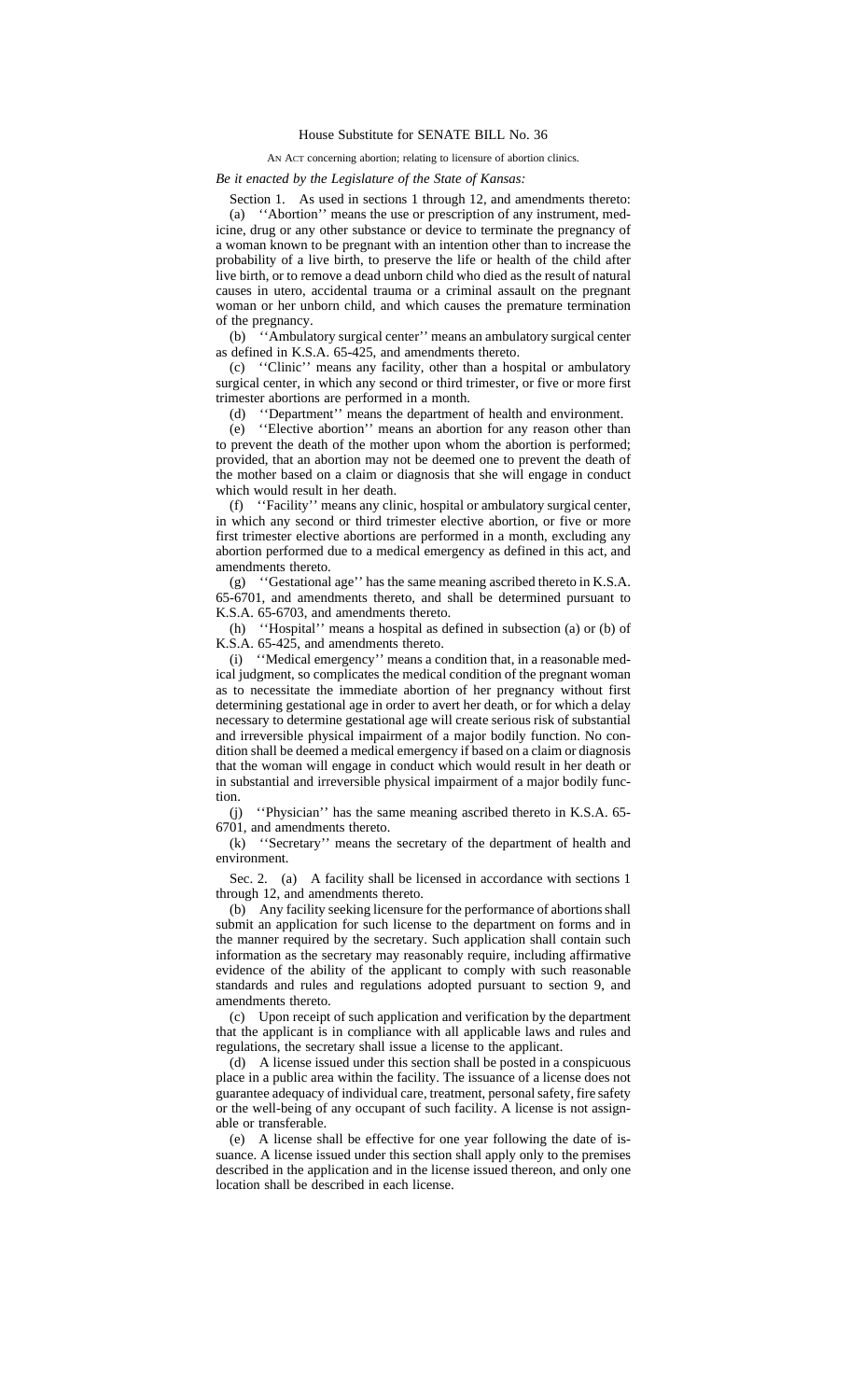(f) At the time application for a license is made the applicant shall pay a license fee in the amount of \$500. Fees paid pursuant to this section shall not be refunded by the secretary.

(g) The secretary may make exceptions to the standards set forth in law or in rules and regulations when it is determined that the health and welfare of the community require the services of the hospital or ambulatory surgical center and that the exceptions, as granted, will have no significant adverse impact on the health, safety or welfare of the patients of such hospital or ambulatory surgical center.

Sec. 3. Applicants for an annual license renewal shall file an application with the department and pay the license fee in accordance with section 2, and amendments thereto. Applicants for an annual license renewal shall also be subject to a licensing inspection in accordance with section 5, and amendments thereto.

Sec. 4. (a) No proposed facility shall be named, nor may any existing facility have its name changed to, the same or similar name as any other facility licensed pursuant to sections 1 through 12, and amendments thereto. If the facility is affiliated with one or more other facilities with the same or similar name, then the facility shall have the geographic area in which it is located as part of its name.

(b) Within 30 days after the occurrence of any of the following, a facility shall apply for an amended license by submitting such application to the department:

(1) A change of ownership either by purchase or lease; or

(2) a change in the facility's name or address.

Sec. 5. (a) The secretary shall make or cause to be made such inspections and investigations of each facility at least twice each calendar year and at such other times as the secretary determines necessary to protect the public health and safety and to implement and enforce the provisions of sections 1 through 12, and amendments thereto, and rules and regulations adopted pursuant to section 9, and amendments thereto. At least one inspection shall be made each calendar year without providing prior notice to the facility. For that purpose, authorized agents of the secretary shall have access to a facility during regular business hours.

(b) Information received by the secretary through filed reports, inspections or as otherwise authorized under sections 1 through 12, and amendments thereto, shall not be disclosed publicly in such manner as to identify individuals. Under no circumstances shall patient medical or other identifying information be made available to the public, and such information shall always be treated by the department as confidential.

Sec. 6. (a) When the secretary determines that a facility is in violation of any applicable law or rule and regulation relating to the operation or maintenance of such facility, the secretary, upon proper notice, may deny, suspend or revoke the license of such facility, or assess a monetary penalty after notice and an opportunity for hearing has been given to the licensee in accordance with the provisions of the Kansas administrative procedure act.

(b) Either before or after formal charges have been filed, the secretary and the facility may enter into a stipulation which shall be binding upon the secretary and the facility entering into such stipulation, and the secretary may enter its findings of fact and enforcement order based upon such stipulation without the necessity of filing any formal charges or holding hearings in the case. An enforcement order based upon a stipulation may order any disciplinary action authorized by this section against the facility entering into such stipulation.

(c) The secretary may temporarily suspend or temporarily limit the license of any facility in accordance with the emergency adjudicative proceedings under the Kansas administrative procedure act if the secretary determines that there is cause to believe that grounds exist under this section for immediate action authorized by this section against the facility and that the facility's continuation in operation would constitute an imminent danger to the public health and safety.

(d) Violations of sections 1 through 12, and amendments thereto, or of any rules and regulations adopted thereunder shall be deemed one of the following:

(1) Class I violations are those that the secretary determines to present an imminent danger to the health, safety or welfare of the patients of the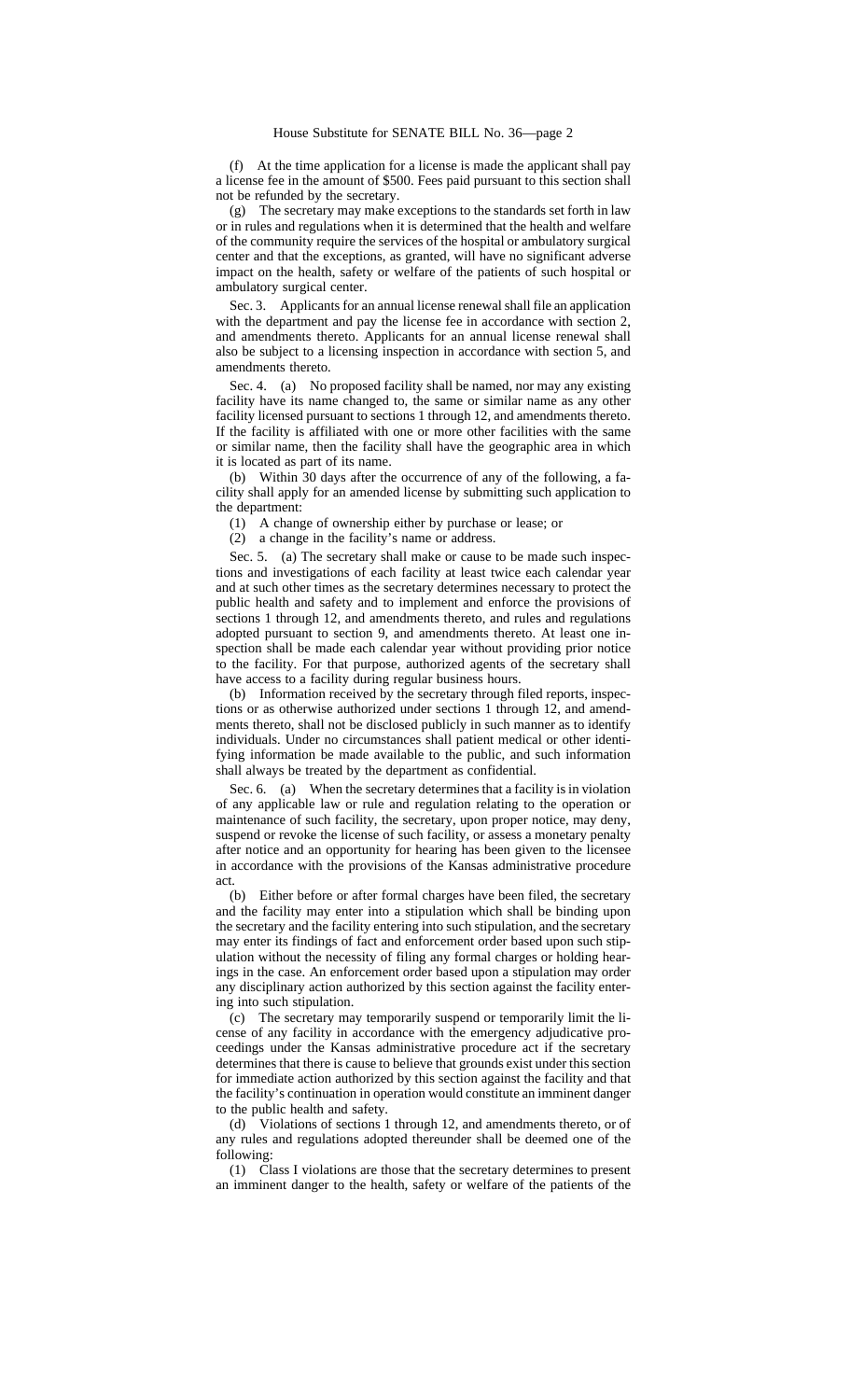facility or a substantial probability that death or serious physical harm could result therefrom. A physical condition or one or more practices, means, methods or operations in use in a facility may constitute such a violation. The condition or practice constituting a class I violation shall be abated or eliminated immediately unless a fixed period of time, as stipulated by the secretary, is required for correction. Each day such violation shall exist after expiration of such time shall be considered a subsequent violation.

(2) Class II violations are those, other than class I violations, that the secretary determines to have a direct or immediate relationship to the health, safety or welfare of the facility's patients. The citation of a class II violation shall specify the time within which the violation is required to be corrected. Each day such violation shall exist after expiration of such time shall be considered a subsequent violation.

(3) Class III violations are those that are not classified as class I or II, or those that are against the best practices as interpreted by the secretary. The citation of a class III violation shall specify the time within which the violation is required to be corrected. Each day such violation shall exist after expiration of such time shall be considered a subsequent violation.

(e) The secretary shall consider the following factors when determining the severity of a violation:

(1) Specific conditions and their impact or potential impact on the health, safety or welfare of the facility's patients;

(2) efforts by the facility to correct the violation;

(3) overall conditions of the facility;

(4) the facility's history of compliance; and

(5) any other pertinent conditions that may be applicable.

(f) Any monetary penalty assessed by the secretary shall be assessed in accordance with the following fine schedule:

(1) For class I violations the following number of violations within a 24-month period shall result in the corresponding fine amount:

(A) One violation, a fine of not less than \$200 and not more than \$1,000;

(B) two violations, a fine of not less than \$500 and not more than \$2,000;

(C) three violations, a fine of not less than \$1,000 and not more than \$5,000; and

(D) four or more violations, a fine of \$5,000;

(2) for class II violations the following number of violations within a 24-month period shall result in the corresponding fine amount:

(A) One violation, a fine of not less than \$100 and not more than \$200; (B) two violations, a fine of not less than \$200 and not more than \$1,000;

(C) three violations, a fine of not less than \$500 and not more than \$2,000;

(D) four violations, a fine of not less than \$1,000 and not more than \$5,000; and

(E) five or more violations, a fine of \$5,000;

(3) for class III violations the following number of violations within a 24-month period shall result in the corresponding fine amount:

(A) One violation, there shall be no fine;

(B) two violations, a fine of not less than \$100 and not more than \$500;

(C) three violations, a fine of not less than \$200 and not more than \$1,000;

(D) four violations, a fine of not less than \$500 and not more than \$2,000;

(E) five violations, a fine of not less than \$1,000 and not more than \$5,000; and

(F) six or more violations, a fine of \$5,000.

Sec. 7. Except in the case of a medical emergency, as defined in this act, and amendments thereto, an abortion performed when the gestational age of the unborn child is 22 weeks or more shall be performed in a hospital or ambulatory surgical center licensed pursuant to this act. All other abortions shall be performed in a hospital, ambulatory surgical center or facility licensed pursuant to this act. All other abortions shall be performed in a facility licensed pursuant to this act, except that a hospital or ambulatory surgical center that does not meet the definition of a facility under this act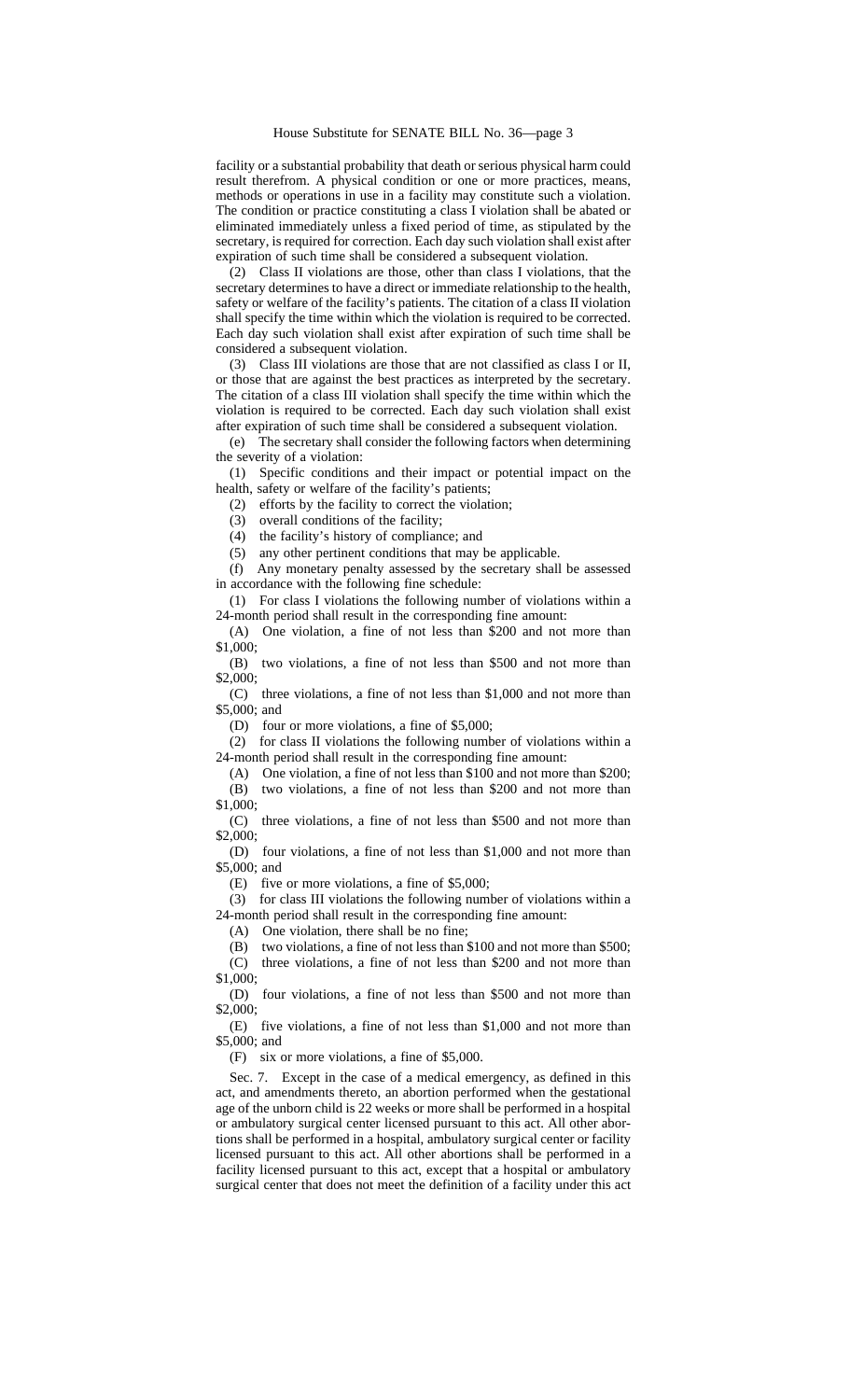and that is licensed pursuant to K.S.A. 65-425 et seq., and amendments thereto, may perform abortions.

Sec. 8. (a) It shall be unlawful to operate a facility within Kansas without possessing a valid license issued annually by the secretary pursuant to section 2, and amendments thereto, with no requirement of culpable mental state.

(b) It shall be unlawful for a person to perform or induce an abortion in a facility unless such person is a physician, with clinical privileges at a hospital located within 30 miles of the facility, with no requirement of culpable mental state.

(c) Violation of subsection (a) or (b) is a class A nonperson misdemeanor and shall constitute unprofessional conduct under K.S.A. 65-2837, and amendments thereto.

Sec. 9. (a) The secretary shall adopt rules and regulations for the licensure of facilities for the performance of abortions.

(b) The secretary shall adopt rules and regulations concerning sanitation, housekeeping, maintenance, staff qualifications, emergency equipment and procedures to provide emergency care, medical records and reporting, laboratory, procedure and recovery rooms, physical plant, quality assurance, infection control, information on and access to patient follow-up care and any other areas of medical practice necessary to carry out the purposes of sections 1 through 12, and amendments thereto, for facilities for the performance of abortions. At a minimum these rules and regulations shall prescribe standards for:

(1) Adequate private space that is specifically designated for interviewing, counseling and medical evaluations;

(2) dressing rooms for staff and patients;

(3) appropriate lavatory areas;

(4) areas for preprocedure hand washing;

(5) private procedure rooms;

(6) adequate lighting and ventilation for abortion procedures;

(7) surgical or gynecologic examination tables and other fixed equipment;

(8) postprocedure recovery rooms that are supervised, staffed and equipped to meet the patients' needs;

(9) emergency exits to accommodate a stretcher or gurney;

(10) areas for cleaning and sterilizing instruments; and

(11) adequate areas for the secure storage of medical records and necessary equipment and supplies.

(c) The secretary shall adopt rules and regulations to prescribe facility supplies and equipment standards, including supplies and equipment, that are required to be immediately available for use or in an emergency. At a minimum these rules and regulations shall:

(1) Prescribe required equipment and supplies, including medications, required for the conduct, in an appropriate fashion, of any abortion procedure that the medical staff of the facility anticipates performing and for monitoring the progress of each patient throughout the procedure and recovery period;

(2) require that the number or amount of equipment and supplies at the facility is adequate at all times to assure sufficient quantities of clean and sterilized durable equipment and supplies to meet the needs of each patient;

(3) prescribe required equipment, supplies and medications that shall be available and ready for immediate use in an emergency and requirements for written protocols and procedures to be followed by staff in an emergency, such as the loss of electrical power;

(4) prescribe required equipment and supplies for required laboratory tests and requirements for protocols to calibrate and maintain laboratory equipment at the facility or operated by facility staff;

(5) require ultrasound equipment in facilities; and

(6) require that all equipment is safe for the patient and the staff, meets applicable federal standards and is checked annually to ensure safety and appropriate calibration.

(d) The secretary shall adopt rules and regulations relating to facility personnel. At a minimum these rules and regulations shall require that:

(1) The facility designate a medical director of the facility who is licensed to practice medicine and surgery in Kansas;

(2) physicians performing surgery in a facility are licensed to practice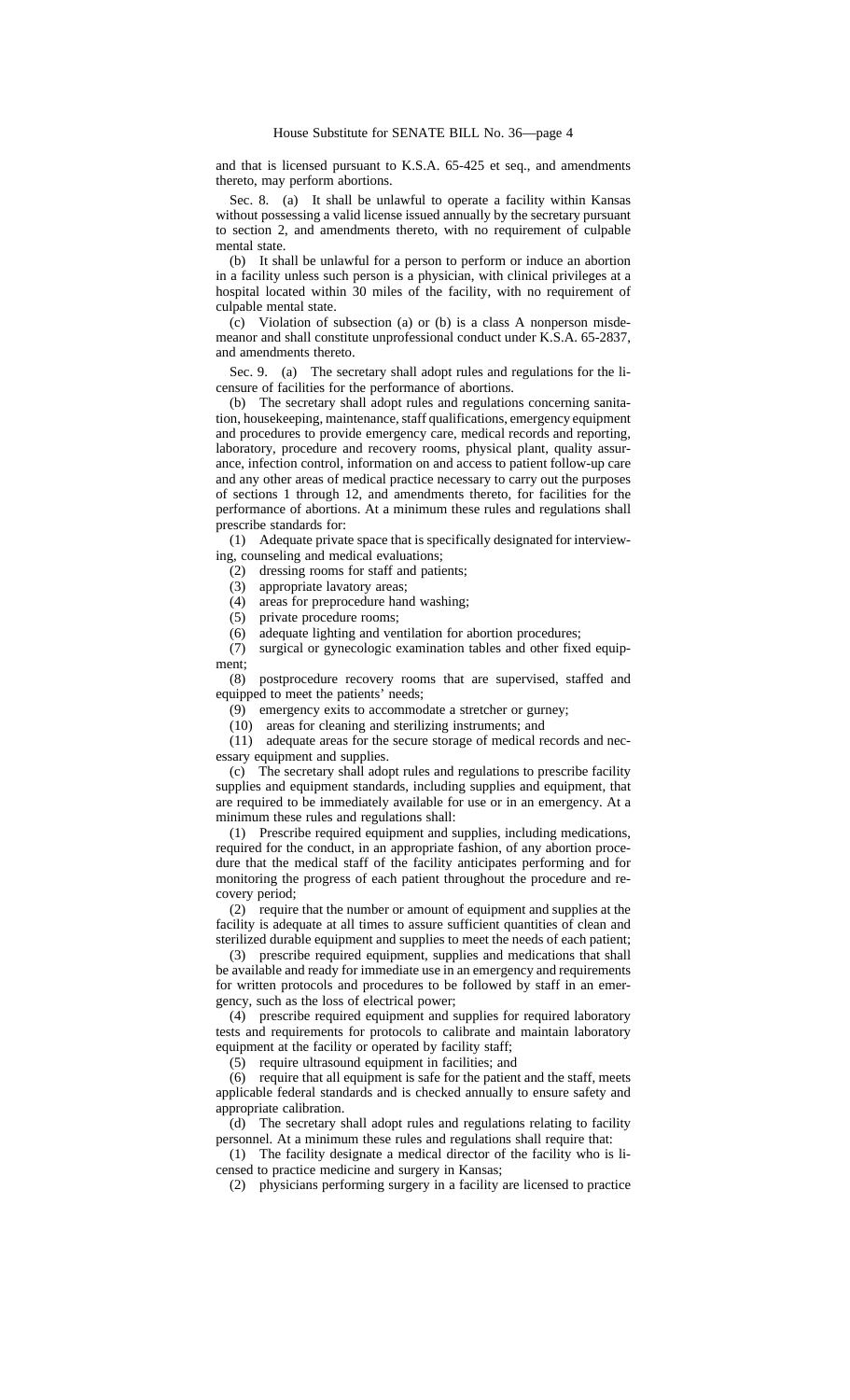medicine and surgery in Kansas, demonstrate competence in the procedure involved and are acceptable to the medical director of the facility;

(3) a physician with admitting privileges at an accredited hospital located within 30 miles of the facility is available;

(4) another individual is present in the room during a pelvic examination or during the abortion procedure and if the physician is male then the other individual shall be female;

(5) a registered nurse, nurse practitioner, licensed practical nurse or physician assistant is present and remains at the facility when abortions are performed to provide postoperative monitoring and care until each patient who had an abortion that day is discharged;

(6) surgical assistants receive training in the specific responsibilities of the services the surgical assistants provide; and

(7) volunteers receive training in the specific responsibilities of the services the volunteers provide, including counseling and patient advocacy as provided in the rules and regulations adopted by the director for different types of volunteers based on their responsibilities.

(e) The secretary shall adopt rules and regulations relating to the medical screening and evaluation of each facility patient. At a minimum these rules and regulations shall require:

(1) A medical history including the following:

(A) Reported allergies to medications, antiseptic solutions or latex;

(B) obstetric and gynecologic history; and

(C) past surgeries;

(2) a physical examination including a bimanual examination estimating uterine size and palpation of the adnexa;

(3) the appropriate laboratory tests including:

(A) For an abortion in which an ultrasound examination is not performed before the abortion procedure, urine or blood tests for pregnancy performed before the abortion procedure;

(B) a test for anemia as indicated;

(C) Rh typing, unless reliable written documentation of blood type is available; and

(D) other tests as indicated from the physical examination;

(4) an ultrasound evaluation for all patients who elect to have an abortion of an unborn child. The rules shall require that if a person who is not a physician performs an ultrasound examination, that person shall have documented evidence that the person completed a course in the operation of ultrasound equipment as prescribed in rules and regulations. The physician or other health care professional shall review, at the request of the patient, the ultrasound evaluation results with the patient before the abortion procedure is performed, including the probable gestational age of the unborn child; and

(5) that the physician is responsible for estimating the gestational age of the unborn child based on the ultrasound examination and obstetric standards in keeping with established standards of care regarding the estimation of fetal age as defined in rules and regulations and shall verify the estimate in the patient's medical history. The physician shall keep original prints of each ultrasound examination of a patient in the patient's medical history file.

(f) The secretary shall adopt rules and regulations relating to the abortion procedure. At a minimum these rules and regulations shall require:

(1) That medical personnel is available to all patients throughout the abortion procedure;

(2) standards for the safe conduct of abortion procedures that conform to obstetric standards in keeping with established standards of care regarding the estimation of fetal age as defined in rules and regulations;

(3) appropriate use of local anesthesia, analgesia and sedation if ordered by the physician;

(4) the use of appropriate precautions, such as the establishment of intravenous access at least for patients undergoing second or third trimester abortions; and

(5) the use of appropriate monitoring of the vital signs and other defined signs and markers of the patient's status throughout the abortion procedure and during the recovery period until the patient's condition is deemed to be stable in the recovery room.

(g) The secretary shall adopt rules and regulations that prescribe min-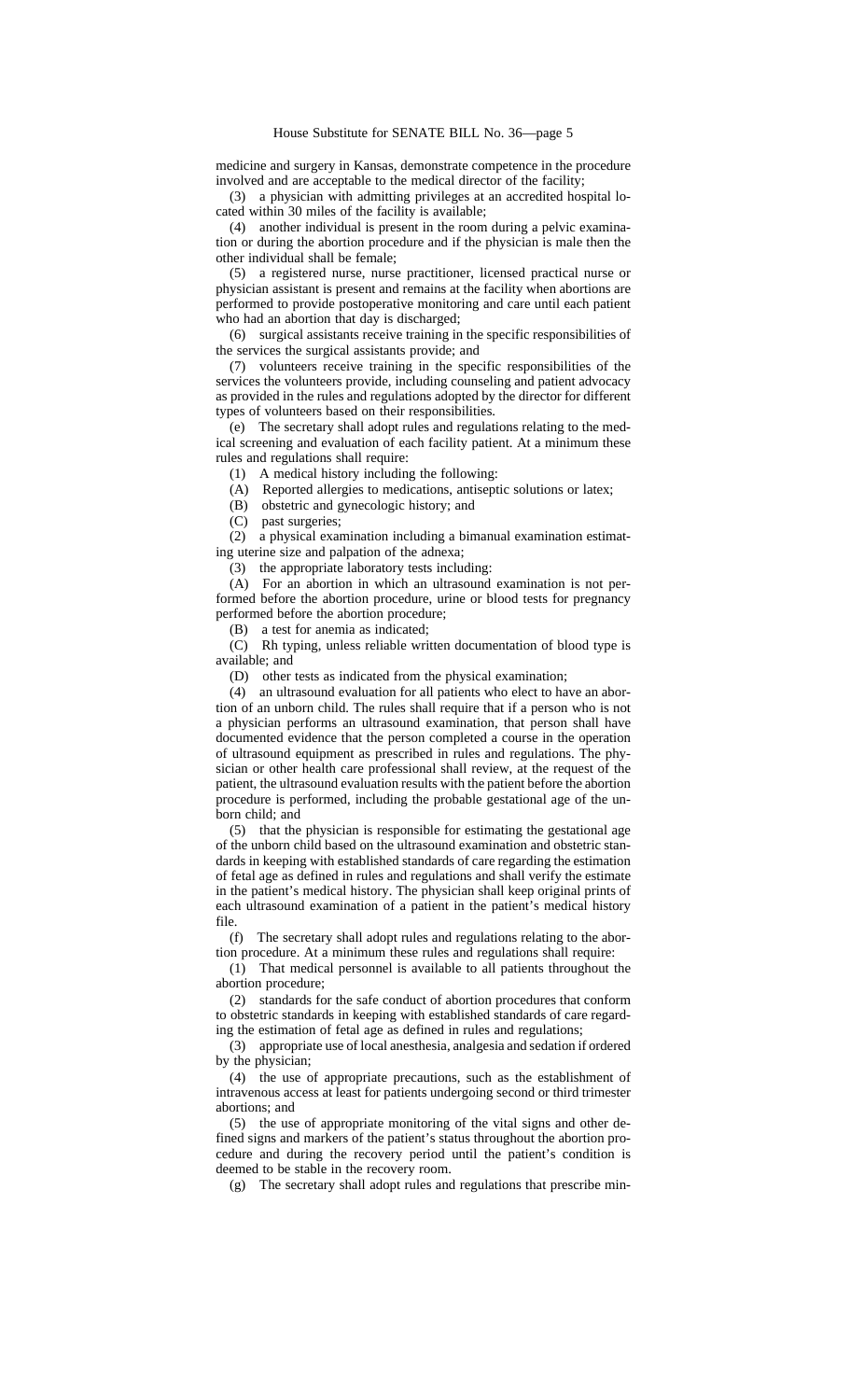imum recovery room standards. At a minimum these rules and regulations shall require that:

(1) Immediate postprocedure care consists of observation in a supervised recovery room for as long as the patient's condition warrants;

(2) the facility arrange hospitalization if any complication beyond the management capability of the staff occurs or is suspected;

(3) a licensed health professional who is trained in the management of the recovery area and is capable of providing basic cardiopulmonary resuscitation and related emergency procedures remains on the premises of the facility until all patients are discharged;

(4) a physician or a nurse who is advanced cardiovascular life support certified shall remain on the premises of the facility until all patients are discharged and to facilitate the transfer of emergency cases if hospitalization of the patient or viable unborn child is necessary. A physician or nurse shall be readily accessible and available until the last patient is discharged;

(5) a physician or trained staff member discusses Rho(d) immune globulin with each patient for whom it is indicated and assures it is offered to the patient in the immediate postoperative period or that it will be available to her within 72 hours after completion of the abortion procedure. If the patient refuses, a refusal form approved by the department shall be signed by the patient and a witness and included in the medical record;

(6) written instructions with regard to postabortion coitus, signs of possible problems and general aftercare are given to each patient. Each patient shall have specific instructions regarding access to medical care for complications, including a telephone number to call for medical emergencies;

(7) there is a specified minimum length of time that a patient remains in the recovery room by type of abortion procedure and gestational age of the unborn child;

(8) the physician assures that a licensed health professional from the facility makes a good faith effort to contact the patient by telephone, with the patient's consent, within 24 hours after surgery to assess the patient's recovery; and

(9) equipment and services are located in the recovery room to provide appropriate emergency resuscitative and life support procedures pending the transfer of the patient or viable unborn child to the hospital.

(h) The secretary shall adopt rules and regulations that prescribe standards for follow-up visits. At a minimum these rules and regulations shall require that:

(1) A postabortion medical visit is offered and scheduled within four weeks after the abortion, if accepted by the patient, including a medical examination and a review of the results of all laboratory tests;

(2) a urine pregnancy test is obtained at the time of the follow-up visit to rule out continuing pregnancy. If a continuing pregnancy is suspected, the patient shall be evaluated and a physician who performs or induces abortions shall be consulted; and

(3) the physician performing or inducing the abortion, or a person acting on behalf of the physician performing or inducing the abortion, shall make all reasonable efforts to ensure that the patient returns for a subsequent examination so that the physician can assess the patient's medical condition. A brief description of the efforts made to comply with this requirements, including the date, time and identification by name of the person making such efforts, shall be included in the patient's medical record.

(i) The secretary shall adopt rules and regulations to prescribe minimum facility incident reporting. At a minimum these rules and regulations shall require that:

(1) The facility records each incident resulting in a patient's or viable unborn child's serious injury occurring at a facility and shall report them in writing to the department within 10 days after the incident. For the purposes of this paragraph, ''serious injury'' means an injury that occurs at a facility and that creates a serious risk of substantial impairment of a major body organ;

(2) if a patient's death occurs, other than an unborn child's death properly reported pursuant to law, the facility shall report such death to the department of health and environment not later than the next department business day; and

(3) incident reports are filed with the department of health and environment and appropriate professional regulatory boards.

(j) (1) The secretary shall adopt rules and regulations requiring each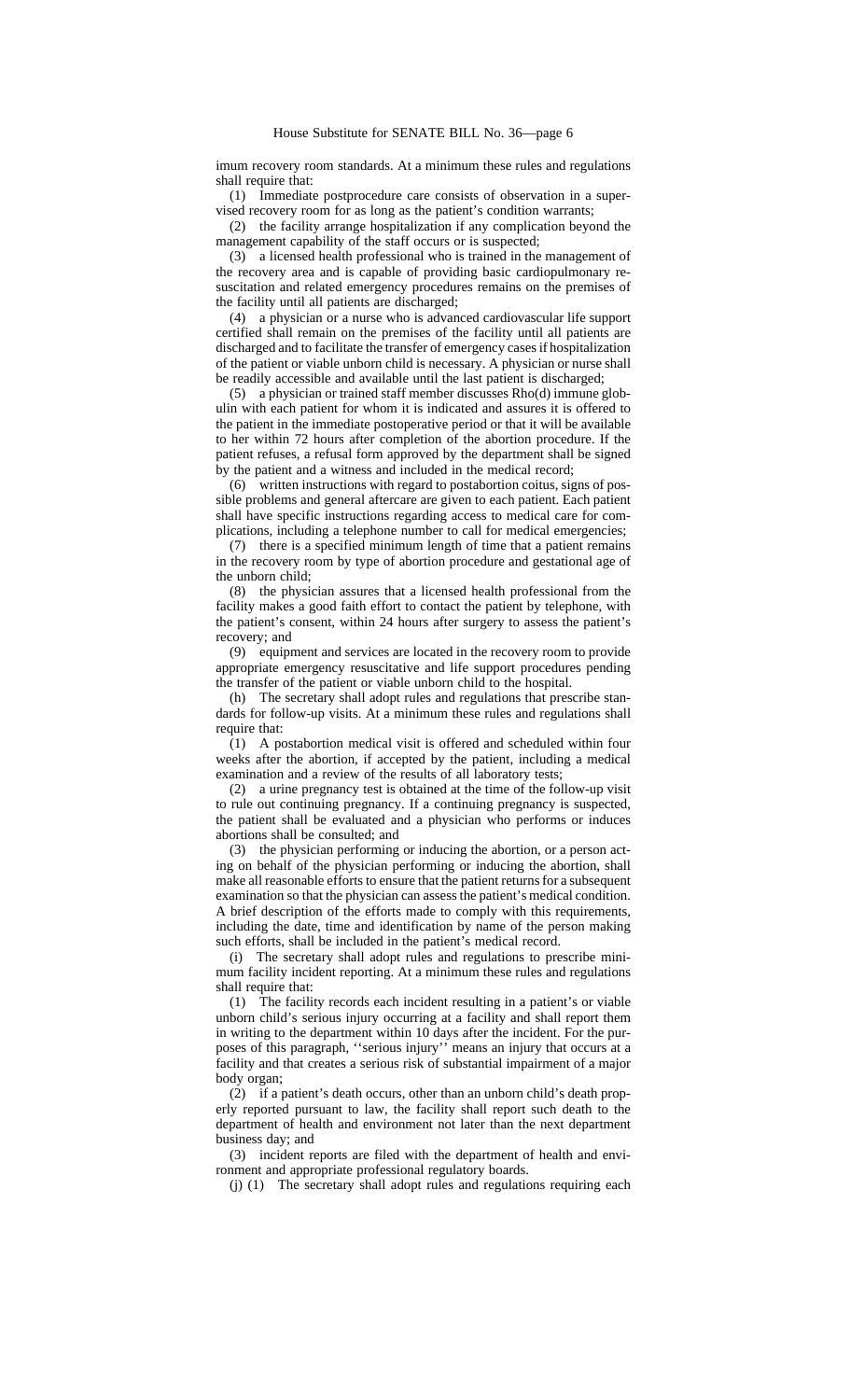facility to establish and maintain an internal risk management program which, at a minimum, shall consist of:

(A) A system for investigation and analysis of the frequency and causes of reportable incidents within the facility;

(B) measures to minimize the occurrence of reportable incidents and the resulting injuries within the facility; and

(C) a reporting system based upon the duty of all health care providers staffing the facility and all agents and employees of the facility directly involved in the delivery of health care services to report reportable incidents to the chief of the medical staff, chief administrative officer or risk manager of the facility.

(2) As used in this subsection, the term ''reportable incident'' means an act by a health care provider which:

(A) Is or may be below the applicable standard of care and has a reasonable probability of causing injury to a patient; or

(B) may be grounds for disciplinary action by the appropriate licensing agency.

(k) The rules and regulations adopted by the secretary pursuant to this section do not limit the ability of a physician or other health care professional to advise a patient on any health issue. The secretary periodically shall review and update current practice and technology standards under sections 1 through 12, and amendments thereto, and based on current practice or technology adopt by rules and regulations alternative practice or technology standards found by the secretary to be as effective as those enumerated in sections 1 through 12, and amendments thereto.

(l) The provisions of sections 1 through 12, and amendments thereto, and the rules and regulations adopted pursuant thereto shall be in addition to any other laws and rules and regulations which are applicable to facilities defined as clinics under section 1, and amendments thereto.

(m) In addition to any other penalty provided by law, whenever in the judgment of the secretary of health and environment any person has engaged, or is about to engage, in any acts or practices which constitute, or will constitute, a violation of this section, or any rules and regulations adopted under the provisions of this section, the secretary shall make application to any court of competent jurisdiction for an order enjoining such acts or practices, and upon a showing by the secretary that such person has engaged, or is about to engage, in any such acts or practices, an injunction, restraining order or such other order as may be appropriate shall be granted by such court without bond.

Sec. 10. (a) No abortion shall be performed or induced by any person other than a physician licensed to practice medicine in the state of Kansas. When RU-486 (mifepristone) or any drug is used for the purpose of inducing an abortion, the drug must be administered by or in the same room and in the physical presence of the physician who prescribed, dispensed or otherwise provided the drug to the patient.

(b) The physician inducing the abortion, or a person acting on behalf of the physician inducing the abortion, shall make all reasonable efforts to ensure that the patient returns 12 to 18 days after the administration or use of such drug for a subsequent examination so that the physician can confirm that the pregnancy has been terminated and assess the patient's medical condition. A brief description of the efforts made to comply with this subsection, including the date, time and identification by name of the person making such efforts, shall be included in the patient's medical record.

(c) A violation of this section shall constitute unprofessional conduct under K.S.A. 65-2837, and amendments thereto.

Sec. 11. Nothing in sections 1 through 12, and amendments thereto, shall be construed as creating or recognizing a right to abortion. Notwithstanding any provision of this section, a person shall not perform an abortion that is prohibited by law.

Sec. 12. The provisions of sections 1 through 12, and amendments thereto, are declared to be severable, and if any provision, or the application thereof, to any person shall be held invalid, such invalidity shall not affect the validity of the remaining provisions of sections 1 through 12, and amendments thereto.